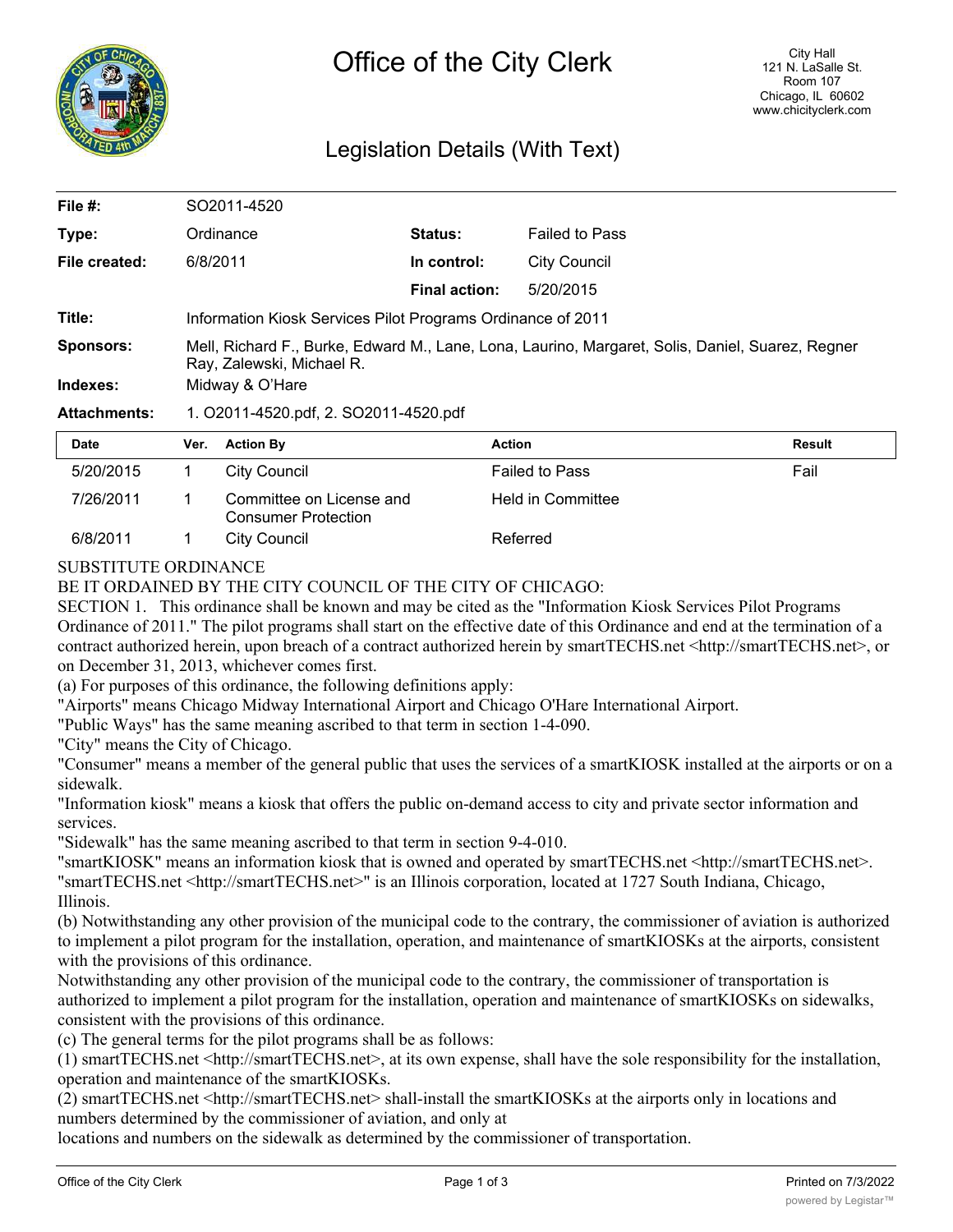## **File #:** SO2011-4520, **Version:** 1

(3) At the request of the commissioner of aviation, with 90-day notice, smartTECHS.net <http://smartTECHS.net>, at its own expense, shall remove or relocate a smartKIOSK located at the airports.

At the request of the commissioner of transportation, with 90-days notice, smartTECHS.net <http://smartTECHS.net>, at its own expense, shall remove, or relocate a smartKIOSK located on a sidewalk.

(3) smartTECHS.net <http://smartTECHS.net> shall pay the city the greater of \$10,000 per month, or 10% ofthe gross monthly revenue generated by the smartKIOSKs; provided that the revenues generated by the pilot program for smartKIOSKs located at the airports shall be airport revenues and shall be prorated between Chicago Midway International Airport and Chicago O'Hare International Airport based upon the number of smartKIOSKs located at each airport

(4) There shall be no charge to the consumer for use of the smartKIOSKs. The smartKIOSKs will provide the consumer, at a minimum, the following options:

(i) information regarding the airports, including the location of airline gates, concessions, and airport map;

(ii) city 311 information, city alerts, city events, and other city services;

(iii) multiple language translation;

(iv) bus tracker and airline and other transportation information;

(v) coupons, commercials, restaurant and related information;

(vi) maps;

(vii) smartPHOTOs; and<sup>1</sup>

(viii) entertainment information and services.

(ix) 2D/3D ad enclosures

(5) Upon termination of the pilot program, smartTECHS.net <http://smartTECHS.net> will remove, at its own expense, all of the smartKIOSKs.

(6) Any contract entered into with smartTECHS.net <http://smartTECHS.net> pursuant to the pilot program shall terminate 24 months after its execution, upon breach of the contract by smartTECHS.net <http://smartTECHS.net>, or on December 31, 2013, whichever comes first.

(7) smartTECHS.net <http://smartTECHS.net>, at its own expense, shall be responsible for obtaining all necessary permits and licenses required for the installation, operation and maintenance of the smartKIOSKs; provided that any smartKIOSK located on the sidewalk that is authorized by this ordinance shall not require the issuance of a public way use permit pursuant to section 10-28-010.

(8) smartTECHS.net <http://smartTECHS.net> shall be permitted to display advertising on the smartKIOSKs only in compliance with the standards and policy set forth by the commissioner of aviation for advertising at the airports, and with the standards

and policy set forth by the commissioner of transportation for advertising on the public way.<sup>2</sup>

(9) Any contract authorized by this ordinance shall include performance standards applicable to smartTECHS.net <http://smartTECHS.net>, and remedies available to the city and airport for failure of smartTECHS.net

<http://smartTECHS.net> to meet those standards. The remedies shall include the termination of the contract.

(10) smartTECHS.net <http://smartTECHS.net> shall not display any information, including the city seal or other city identifying marks, on the smartKIOSKs, or otherwise indicate that the smartKIOSKs are operated or owned by the city. (11) For the pilot program at the airports, smartTECHS.net <http://smartTECHS.net> shall use a good faith effort to comply with 49 CFR, part 23.

(d) In order to implement the pilot program at the airports, the commissioner of aviation is authorized to negotiate and enter into a contract on behalf of the city with smartTECHS.net <http://smartTECHS.net>, consistent with the terms of this ordinance, for the installation, operation and maintenance of smartKIOSKS at the airports.

In order to implement the pilot program for locations on the sidewalk, the commissioner of transportation is authorized to negotiate and enter into a contract on behalf of the city with smartTECHS.net <http://smartTECHS.net>, consistent with the terms of this ordinance, for the installation, operation and maintenance of smartKIOSKS on the sidewalks. (e) Any contract entered into pursuant to this ordinance shall be subject to the following:

(1) The contract shall begin upon its execution and terminate 24 months thereafter, upon breach of the contract by smartTECHS.net <http://smartTECHS.net>, or on December 31, 2013, whichever comes first.

(2) The contract shall include the provisions of this ordinance and require that smartTECHS.net <http://smartTECHS.net> agrees:

(i) for smartKIOSKS installed at the airports, to pay the city the greater of \$10,000 per month, or 10% of the gross monthly revenue generated by such smartKIOSKs. For smartKIOSKS installed on the sidewalks, to pay the city the